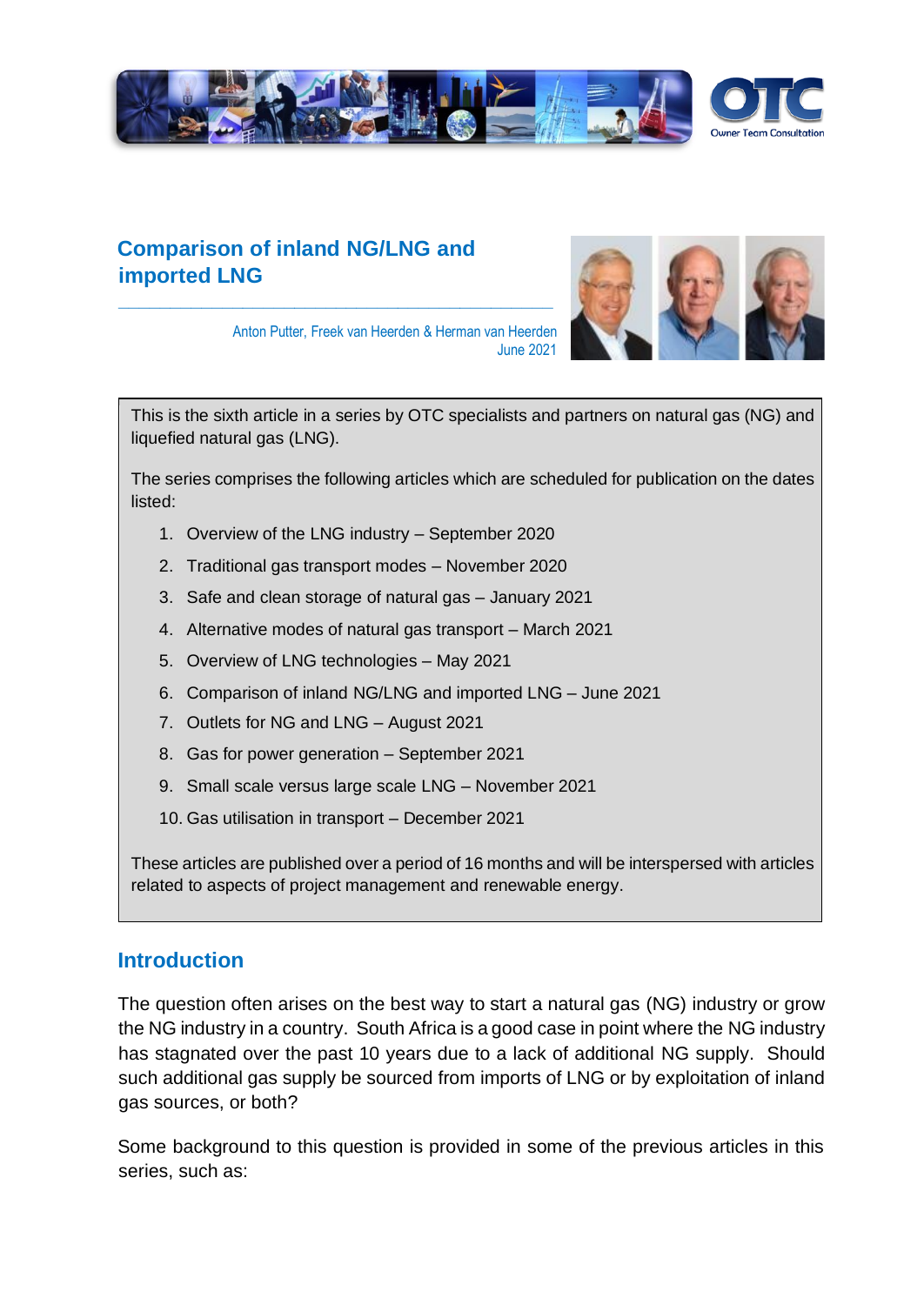- *Overview of the LNG industry* (Putter, 2020) covered the growing role of LNG in the natural gas industry and the high capital costs involved in the LNG industry.
- *Traditional gas transport modes* (van Heerden et al, 2020) emphasised the importance of logistic costs in the overall natural gas value chain and provided some information on the traditional gas transport modes of pipeline, CNG (compressed natural gas) and LNG.

In this article we present the various considerations for comparing inland NG/LNG with imported LNG. The underlying assumption is that imported LNG will be available and could be delivered by LNG tankers at a market (contract or spot) price to local ports (no offshore resource or infrastructure development required, but local infrastructure development might be required), but inland gas would require both resource and infrastructure development. We also provide an order-of-magnitude case study on the situation in South Africa where we compare the possibility of imported LNG with the possibility of developing CBM (coal bed methane) in Botswana, converting this CBM to LNG or distributing it by pipeline for supply to the gas market in South Africa.

# **Considerations for comparison**

### **Opening remarks**

A variety of considerations needs to be contemplated when comparing inland NG/LNG with imported LNG as shown in Figure 1.



**Figure 1: Considerations for comparing inland NG/LNG with imported LNG**

Relevant considerations include the following:

- Availability and cost of gas.
- Availability of required infrastructure.
- Magnitude of market demand.
- Scale of investment and schedule.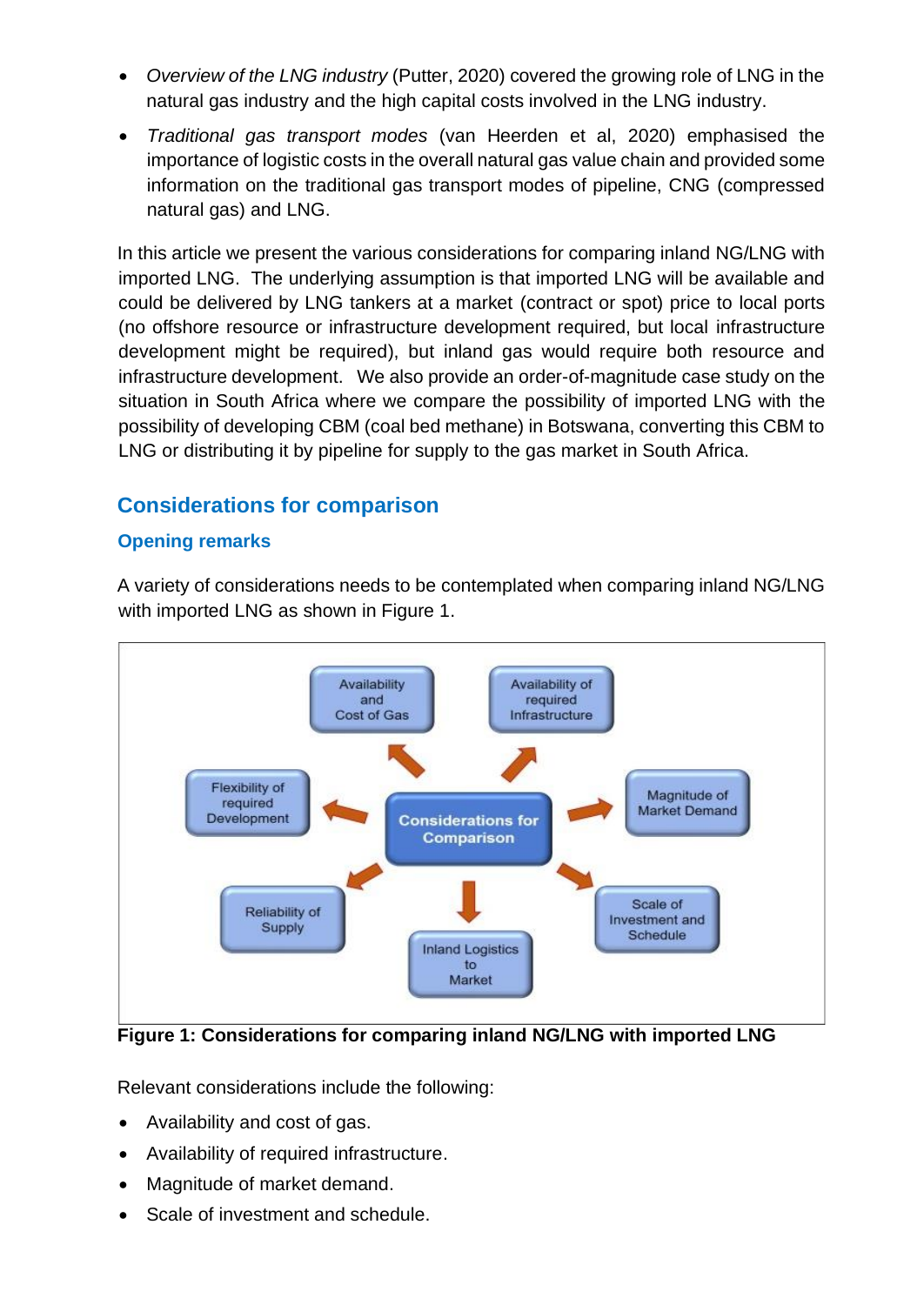- Inland logistics to market.
- Reliability of supply.
- Flexibility of required development.

A short discussion on each of these factors follows.

### **Availability and cost of gas**

Globally gas markets are growing rapidly (average of 2,9% over the past 10 years) and in many cases gas supply struggles to keep up (BP Energy Review, 2020). This trend is to a large extent driven by the push for decarbonisation. As a result of this drive to reduce carbon emissions, coal use globally has peaked and is currently in decline, and this energy demand is mostly being replaced by natural gas (since it produces the least emissions of the fossil fuels). On the other hand, solar and wind energy still only constitute a small proportion of global energy supply and although wind and solar are growing fast (about 15% per annum over the past 15 years), the annual energy supply growth from these renewable resources cannot yet even supply the global annual growth in energy demand.

In many countries/regions the supply of NG (whether produced locally or imported requiring logistics infrastructure) cannot keep up with the fast growth in demand. Often the only way to keep up with demand is the importation of expensive LNG which explains the growth spurt currently experienced in the LNG industry (average growth rate of 6,8% in LNG exports over the past 10 years (BP Energy Review, 2020)).

South Africa is a good case in point where the NG industry has stagnated over the past 10 years. The gas supply from Mozambique via the ROMPCO pipeline is limited due to both the limited reserve in the Pande/Temane fields, as well as the capacity constraint of the pipeline itself, while the gas supply from the southern Cape offshore fields to the PetroSA GTL facility has been steadily declining over this period. Consideration is currently given to the importation of LNG and/or the development of other NG resources in southern Africa as discussed in this article.

The choice of local gas versus imported LNG is not only determined by the availability of local gas sources, but also by the cost of developing those NG resources. Onshore and easy-to-develop conventional gas resources could yield gas at a cost as low as \$1/GJ, whereas unconventional and difficult gas resources could be as expensive as \$6 to \$10/GJ. The cost of internationally traded LNG fluctuates over time and is also significantly different between long-term contract pricing and spot pricing of LNG. As always, spot pricing is more volatile than contract pricing. The delivered contract price of international LNG has been declining over the past five years from highs of \$15/GJ in some cases to lows of \$8/GJ reported in the past year. Spot prices of LNG has been as low as \$5/GJ over the past two years.

### **Availability of required infrastructure**

Often an increase in gas supply is limited by the existing infrastructure. These infrastructure limitations could be the absence or capacity limitation of pipelines, or it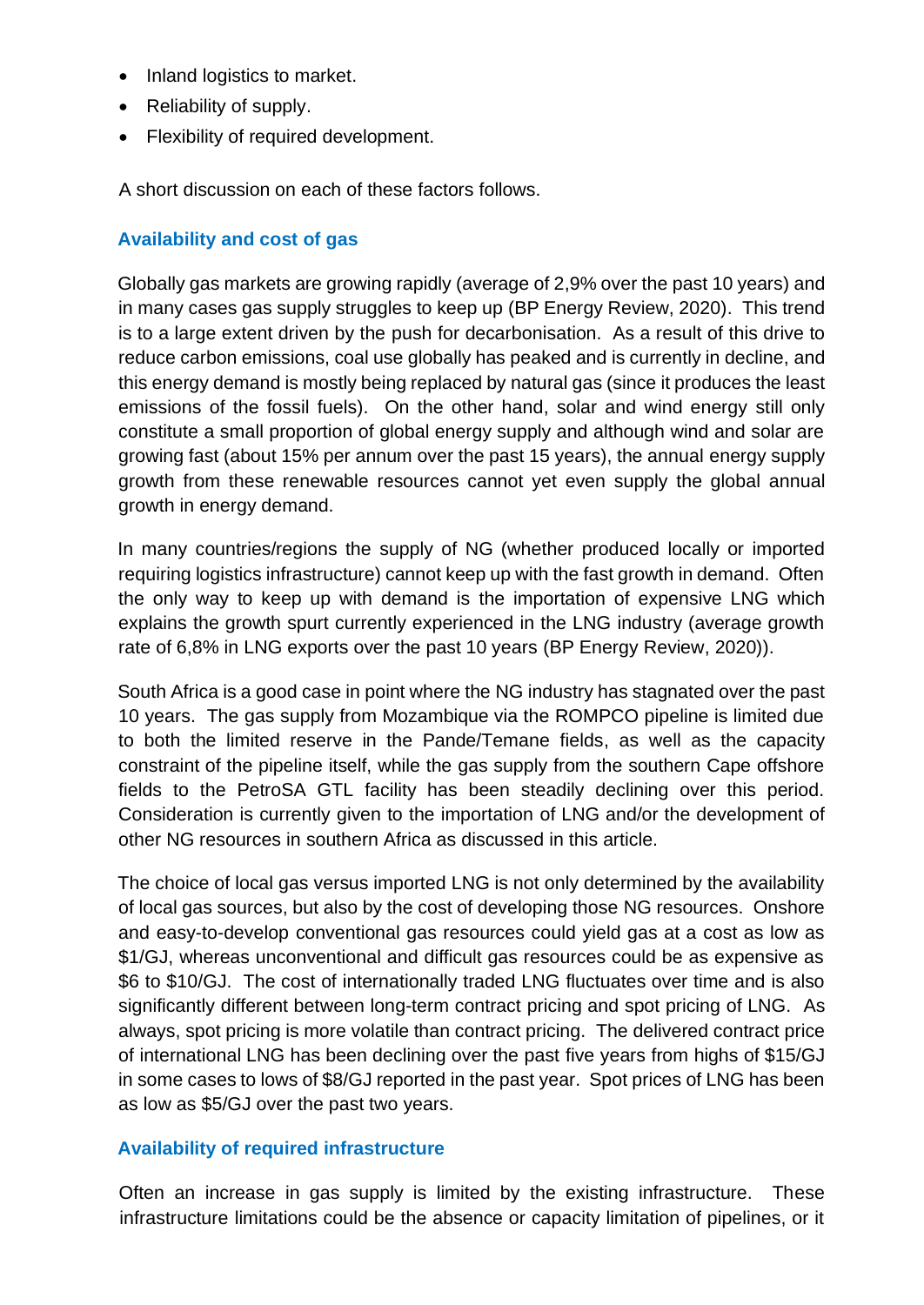could be the absence of LNG import facilities. Both long-distance pipelines and LNG import facilities are highly capital intensive, and such investment decisions are often difficult to make. Both options also require a base load of NG to justify the investment decision, and especially in the cases of fledgling markets, such a base load is difficult to come by.

These infrastructure challenges can be easily demonstrated in the case of South Africa:

- **NG by pipeline:** A pipeline supply option often discussed for South Africa is the possibility of an NG pipeline from the Rovuma basin in the north of Mozambique to the northern parts of South Africa. Such a pipeline of almost 3 000 kms long, would however have a price tag of somewhere in the region of \$6 to \$10 billion, an exceptionally large investment. Additionally, it would require an NG base load of perhaps 500 million GJ per annum, a gas volume 3 times the size of the current gas market in the northern parts of South Africa.
- **LNG Importation:** In the case of LNG importation, both the investment required, and the NG base load would be smaller, but would unfortunately deliver more expensive NG than in the case of a pipeline. The possibility of a floating storage and regasification unit (FSRU) in Richards Bay has often been mooted. These FSRU's are both typically lower cost as well as more flexible than a land-based terminal. The storage capacities of these FSRU's typically vary from 140 000 m<sup>3</sup> to 220 000 m<sup>3</sup> with the capital cost of an installation in the order of \$400 to \$500 million. The minimum throughput for the smaller FSRU's is 2 to 3 million tpa (equivalent to 100 to 150 million GJ/a), according to Songhurst (2017). This is more reasonable in the context of the current gas market in South Africa but would come at gas prices roughly double the current gas price in South Africa.

### **Magnitude of market demand**

The importation of LNG needs a certain base load to become viable. In the case of inland gas, the market requirement can typically be a lot lower than for imported LNG or a long distance pipeline as discussed above. Therefore, inland NG resources can often be developed in smaller increments.

A rule of thumb for inland pipeline supply is that 10 million GJ/a of market is required to justify every 100 kms of pipeline. So, for example, if the gas source is 500 kms away from the market, a base load of 50 million GJ/a would be required. For smaller developments that cannot justify a pipeline, the possibility of compressed natural gas (CNG) can always be considered. CNG is a lot less capital intensive than the other options but is limited in terms of the distances it can be used competitively (probably not more than 200 to 300 kms).

Inland LNG can also make sense in some market circumstances. Compared to CNG this would be the case if the market is somewhat bigger and further removed from the source of gas. Compared to pipelines, inland LNG could be feasible if the market is dispersed (in different directions from the gas source) or if the market/distance combination is such that a pipeline is not justified. Even for bigger demand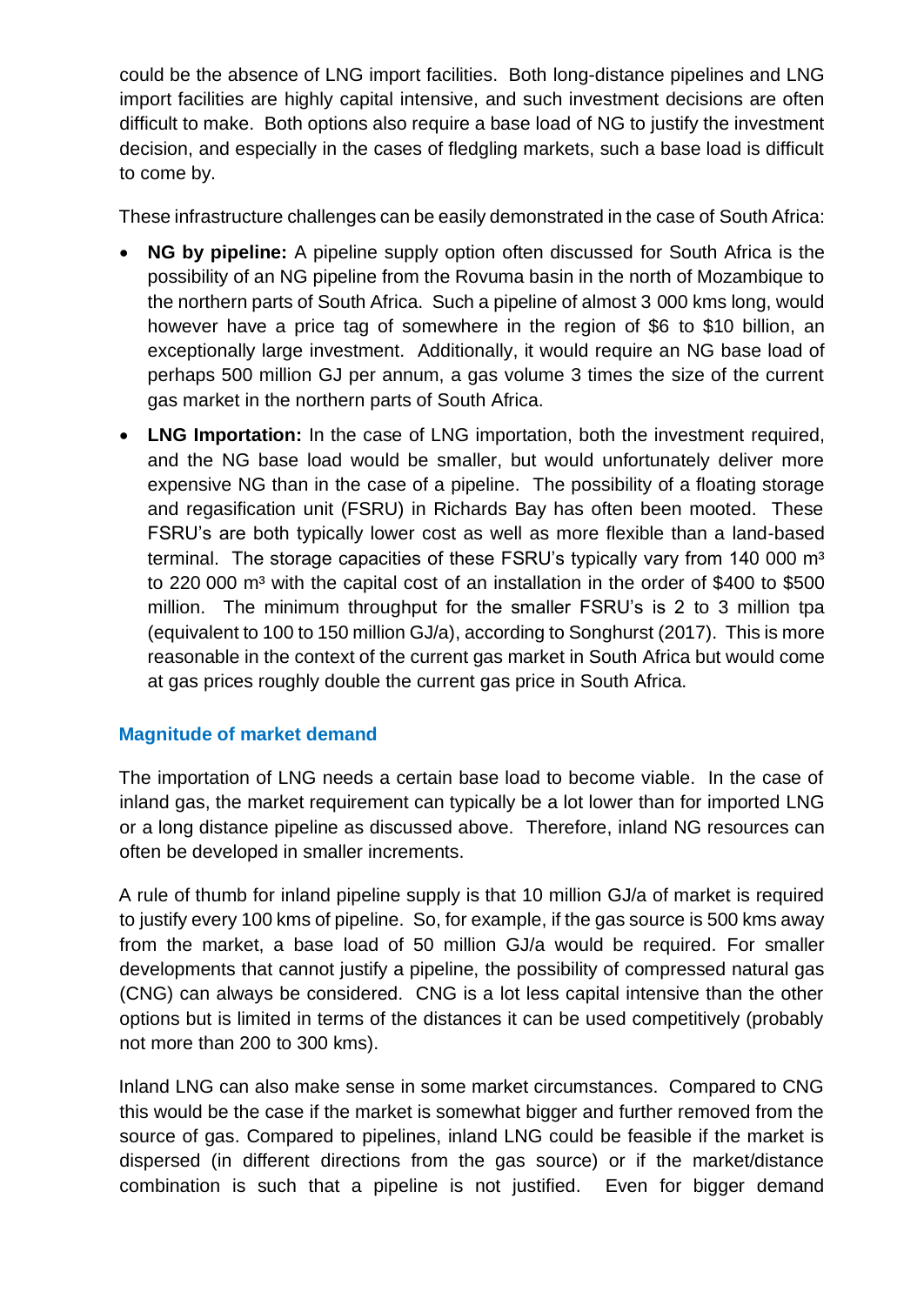requirements where imported LNG becomes feasible, inland LNG might still be preferable. This is discussed further in the case study later in the article.

#### **Scale of investment and schedule**

The magnitude of the investment and the schedule for implementation are important considerations when choosing between inland gas and imported LNG. The magnitude of investments for different options have already been discussed in earlier paragraphs:

- For imported gas, an FLNG terminal would cost in the order of \$400 to \$500 million. According to Putter (2020), a comparable land-based terminal is even more expensive at around \$750 million.
- If the source of inland gas is far removed from the market, long-distance pipelines (roughly defined as longer than 500 kms) might be the most economical means of transporting the gas. As already mentioned in the case of a Rovuma - South Africa pipeline, such long-distance pipelines are expensive projects (upwards of \$500 million). As mentioned by van Heerden et al (2020), the recently completed Power of Siberia pipeline of 2 200 kms came at a capital cost of more than \$15 billion (excluding the cost of field development).
- For smaller inland developments, the capital cost can be substantially less. In the cases of resource developments that are supported by CNG or short-distance pipelines, the resource developments (plus gas processing) would be the bulk of the overall investment, but in the case of LNG-supported developments the capital investment would be roughly split equally between the resource development and the LNG development.

Depending on the urgency of the gas need, the schedule of projects could be an important consideration to choose amongst options. Typically, the bigger the project and its capital cost, the longer the period to develop the project to final gas delivery. Large pipeline projects normally involve complex inter-government agreements and regulations, billions of dollars in capital investment with complex financing arrangements and long-term base-load contracts that need to be put in place, and an overall project schedule including concept development of less than 10 years would be difficult to achieve. LNG import projects are also large projects and the overall schedule for a land-based terminal would typically be at least 5 years, and for a FSRU possibly a bit quicker if an existing FSRU could be relocated or an existing LNG tanker refurbished. Smaller inland projects could be quicker than this and will depend on the scope and technology employed.

#### **Inland logistics to market**

Logistic costs play a big part in the gas value chain. In the case of LNG imports, the gas must be transported from the import terminal to the market, either by way of pipeline infrastructure or as LNG in road tankers. In the case of inland gas, both these options plus CNG are also available (although the LNG option would require a new liquefaction facility at the source of the gas).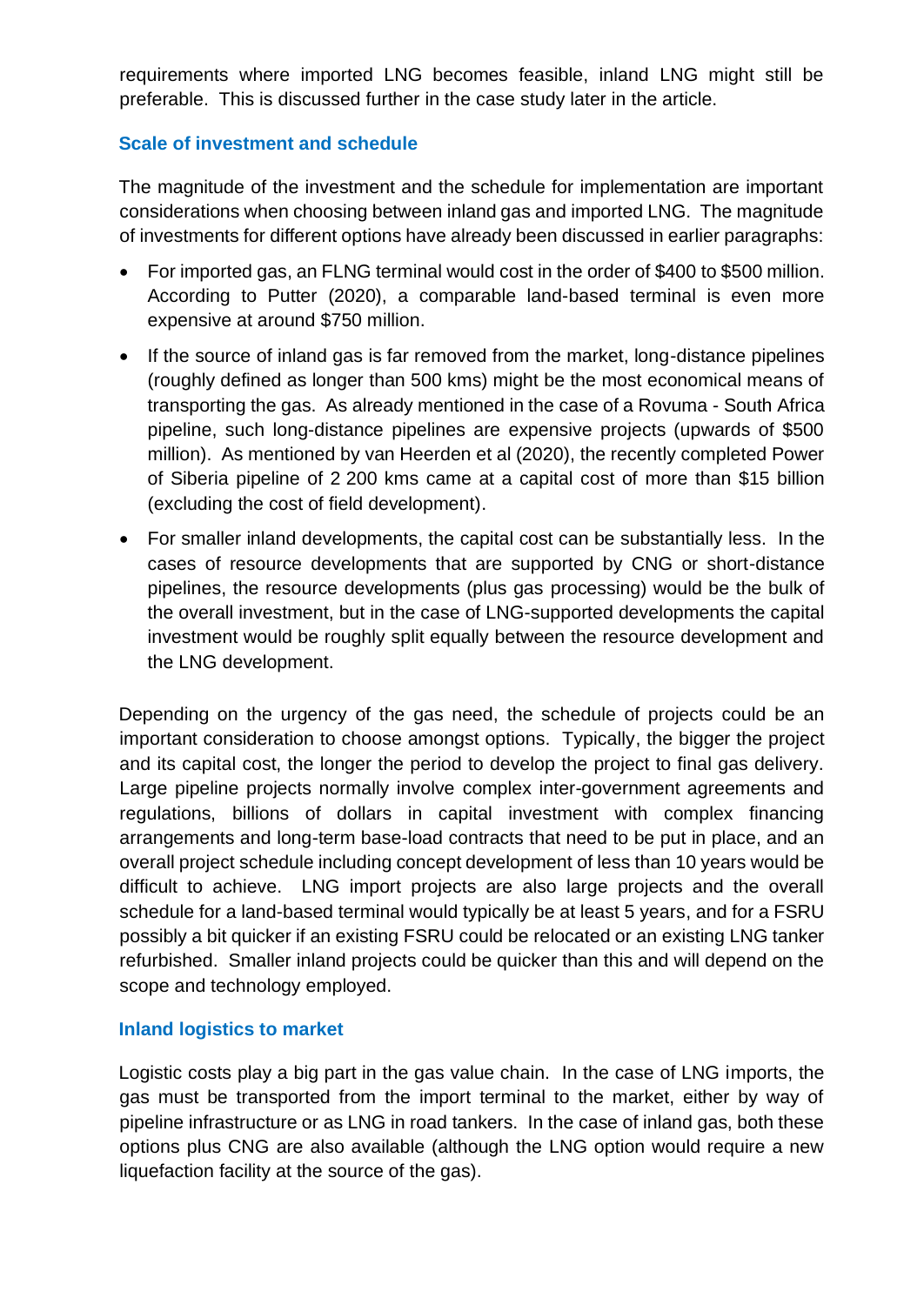The cost of logistics is influenced by the distance over which the gas must be moved. Therefore, inland markets far removed from the coast (import terminal) would have to carry a higher inland logistic cost for imported LNG than in the case of inland gas closer to the market.

As already mentioned, existing infrastructure versus new infrastructure would have an impact on the inland logistics cost. In the northern parts of South Africa there is limited pipeline infrastructure, but no LNG infrastructure.

### **Reliability of supply**

Since energy is a crucial input in many industrial processes, power generation and consumer applications (such as transport fuel and space heating), reliability of supply is critical for the customers. In the case of new markets or market growth, it is therefore important that the supply chain is set up in a way that ensures reliability of supply to the customers.

So, for example, it will be almost impossible to convince an energy-dependent customer to switch to LNG if there is only one production line from a single LNG producer that would be able to supply the customer. Options for consideration would be the ability of the customer to switch back to the old method of energy supply for short periods, supply substantial strategic stocks of LNG and/or have some back-up plan in place such as importation of LNG isotainers. Customers would probably only get comfortable with the reliability of LNG supply if there are at least three sources of gas supply, of which one could be an import option.

On the other hand, conventional gas sources and pipeline supply are very reliable. In the 17 years since commissioning of the Pande/Temane gas fields and the ROMPCO pipeline for supply of gas from southern Mozambique to South Africa, there has not been one interruption in the main gas supply that the authors are aware of.

### **Flexibility of required investment**

On top of the magnitude of investment required for the different options, the flexibility of these options must also be considered. From a risk management perspective, it is concerning if such large investments are dependent on assumptions that could turn against the investor during the 20-year life over which these investments are typically planned. Often an underlying assumption in the importation of LNG is that no new discoveries or further development of local gas will take place. This can have disastrous consequences on LNG import projects such as happened in the USA in the early 2000's when more than 10 LNG import projects failed due to the development of shale gas resources in the USA (IEA, 2019). Similarly, the discovery and development of the Zohr gas field in Egypt a few years ago made an LNG import terminal developed only a few years earlier, redundant (Sutherland, 2021). A few of these flexibility considerations are briefly discussed in this paragraph.

FSRU's offer a lot more flexibility than land-based LNG import terminals. Should the import market for LNG disappear completely, it is possible to relocate an FSRU to a different import location, probably in a completely different part of the world. Although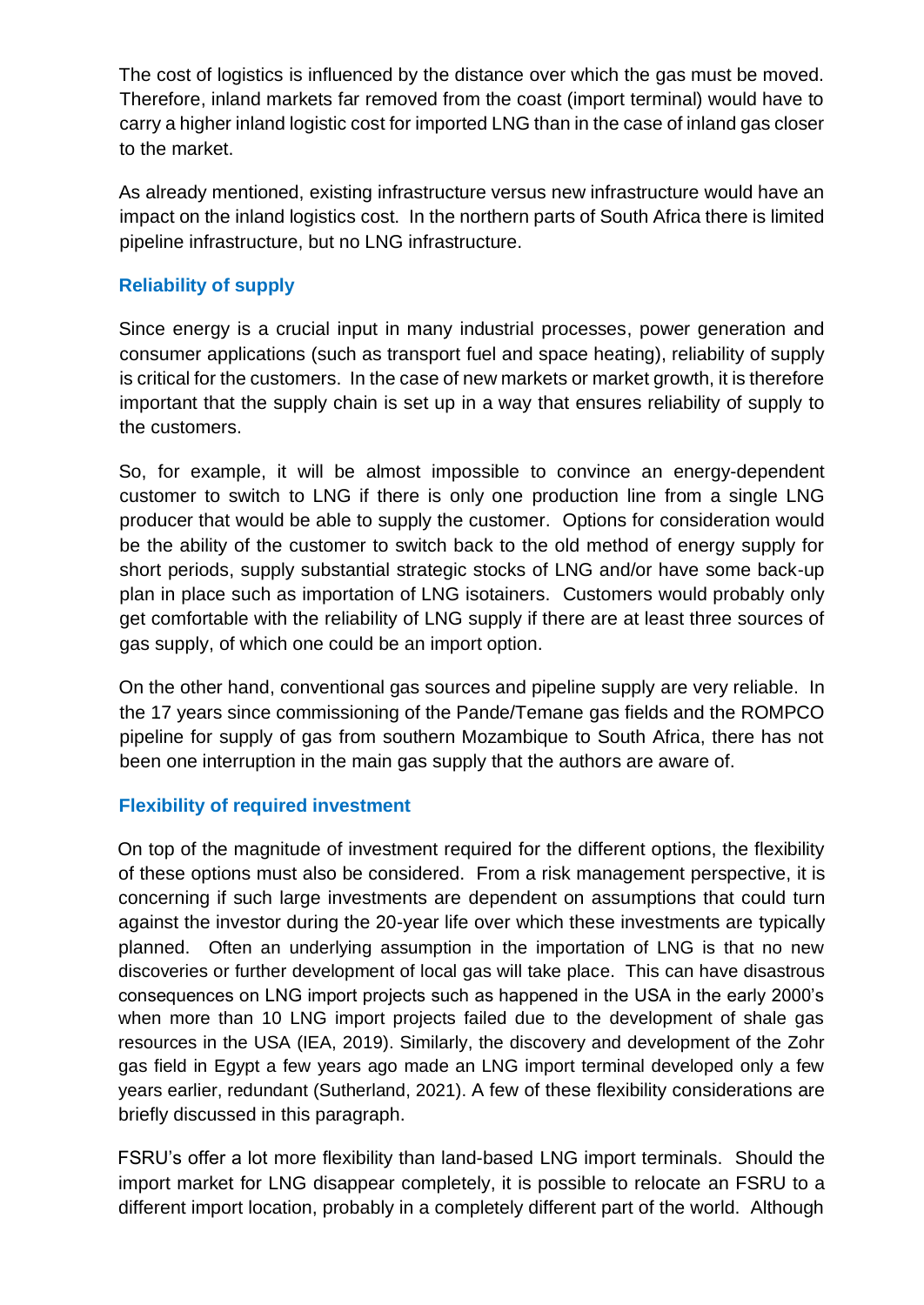there would be substantial costs that cannot be recovered, it is substantially better than the case with a land-based terminal where almost the total capital investment would be lost.

A similar situation exists in the case of small- or micro-scale LNG plants on small gas deposits or at inland locations. In the case of a stick-built or fixed LNG plant, almost the total investment would be lost in the case where the feedstock gas runs out or the market disappears. On the other hand, modular and containerised small- or microscale LNG plants can just be relocated to a different site with only a reasonably small part of the investment lost.

Delivering LNG to customers by road tanker is a lot more flexible than putting in pipeline infrastructure to deliver the gas. This is especially the case where there is just a single customer or a couple of customers at the end of the pipeline. Should a customer stop using gas in the case of LNG road tanker deliveries, the road tankers can just be diverted to other customers at different locations, while this is not possible with pipelines.

# **Case studies for South African situation**

## **Opening remarks**

Due to a dearth of inland gas sources and international isolation until 1994, South Africa has always lagged the rest of the world in terms of the contribution that NG makes to its overall energy supply. A substantial step-change occurred in 2004 when the ROMPCO gas pipeline from Mozambique to South Africa was commissioned. In the first few years after commissioning the gas flow down the pipeline increased strongly but was limited by pipeline capacity over the past 10 years (and now also by gas availability out of the Pande/Temane gas fields). The only other substantial source of natural gas to South Africa is the offshore gas supplied to the PetroSA GTL facility in Mossel Bay. Unfortunately, this gas flow already peaked in the early 2000's and has been in steady decline over the past 15 years.

This underdevelopment of the gas industry in South Africa is illustrated in Table 1 where the contribution of gas to primary energy in various jurisdictions is compared (BP Energy Review, 2020).

| <b>Jurisdiction</b>             | <b>Gas consumption in</b><br>million GJ/a | <b>Gas contribution to</b><br>primary energy |
|---------------------------------|-------------------------------------------|----------------------------------------------|
| Russia                          | 16 000                                    | 53,7%                                        |
| <b>United States of America</b> | 30 480                                    | 32,2%                                        |
| Germany                         | 3 1 9 0                                   | 24,3%                                        |
| China                           | 11 060                                    | 7,8%                                         |
| Korea                           | 2010                                      | 16,2%                                        |
| Egypt                           | 2 1 2 0                                   | 54,5%                                        |
| <b>South Africa</b>             | $180*$                                    | 3,3%                                         |

|  |  | Table 1: Gas consumption in various jurisdictions in 2019 |  |
|--|--|-----------------------------------------------------------|--|
|  |  |                                                           |  |

\*Adapted upwards to allow for PetroSA gas consumption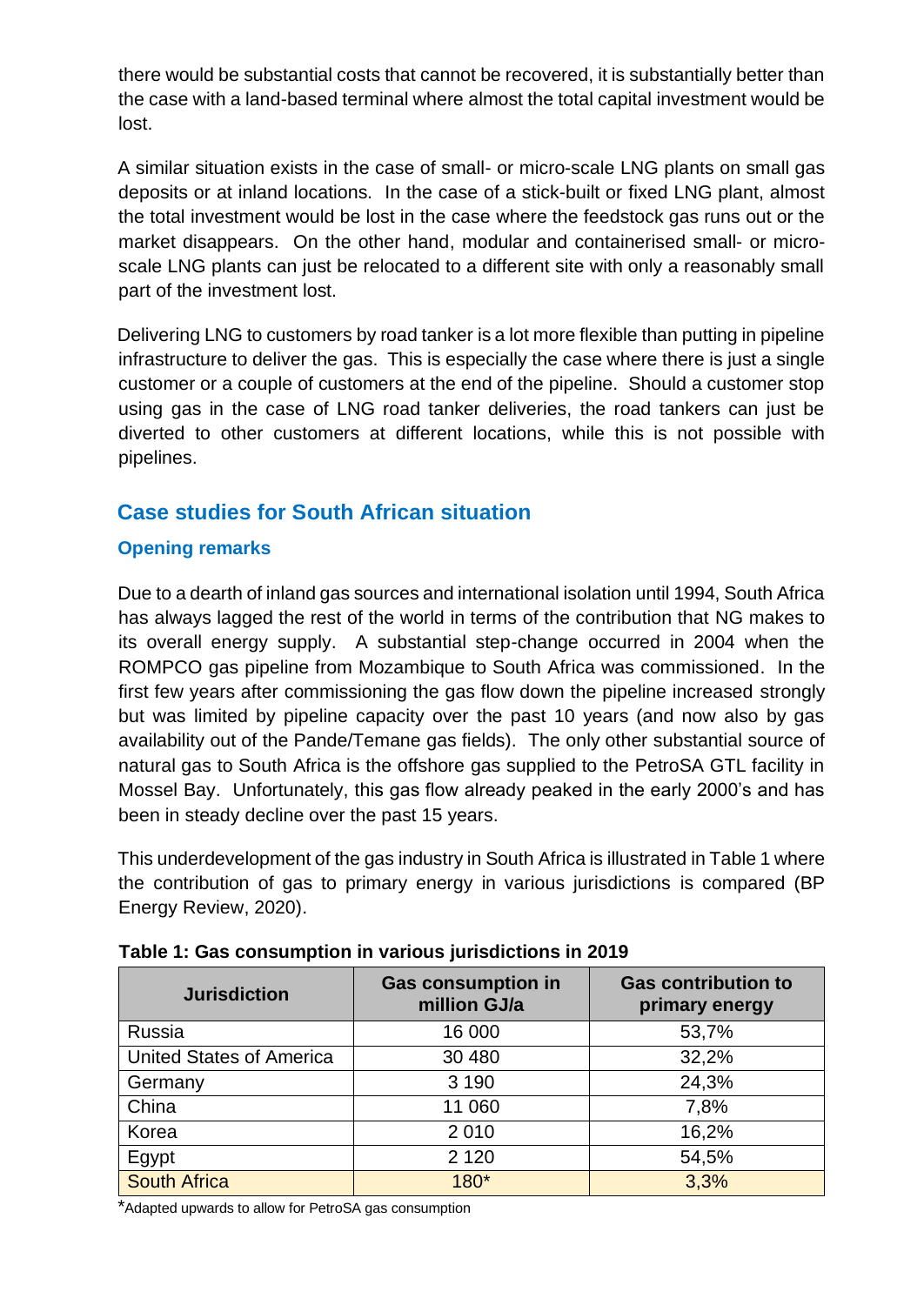As can be expected, gas-rich jurisdictions such Russia, Iran and the USA have a high percentage of their energy coming from gas. Gas prices in these jurisdictions are also typically quite low. Even jurisdictions such as Germany and the rest of western Europe which depend heavily on long-distance pipelines for their gas supply, have an appreciable fraction of their energy coming from gas. What is significant, however, is that South Africa uses proportionately even less gas than jurisdictions which are totally dependent on expensive imported LNG, such as Korea and Japan, and jurisdictions which are largely dependent on imported LNG, such as China.

The pressing need for more gas supply into the South African energy market is obvious. The question is whether this gas will come from imported LNG or inland gas.

Various options could materialise as South Africa's gas supply increases into the future. For the development of the case studies, the target market has been considered as firstly Gauteng and secondly the mining/metal processing industry in the north-western part of South Africa such as around Rustenburg, Sishen and Mokopane where metals such as platinum, chrome, copper, iron, and manganese are mined and processed. The following options will be considered in the two case studies:

- **Case study 1:** Compare Botswana CBM plus a pipeline to Gauteng with LNG imported via an FSRU at Richards Bay and the gas transported via pipeline to Gauteng.
- **Case study 2:** Compare Botswana CBM plus a small liquefaction plant with LNG imported via a land-based LNG import terminal at Richards Bay and LNG truck transport to mines and metal processors in the north-western part of South Africa.

### **Importation of LNG**

Currently there is no LNG import infrastructure in South Africa. To supply gas to the northern parts of South Africa an LNG import terminal (FSRU or land-based) will have to be established in Richards Bay or in Maputo (as currently under consideration by Total and GigaJoule). To ensure security of supply, a terminal owner will have to enter long-term LNG supply contracts (typically at least 15 years). Currently, the best prices obtainable on such LNG supply contracts would be LNG sourced from the USA which utilise Henry Hub cost-plus formulas in the determination of the gas contract prices. In such a case the build-up of the delivered gas price to Richards Bay would be:

| $\rightarrow$ Landed LNG price in Richards Bay: | \$8 to \$9,5/GJ   |
|-------------------------------------------------|-------------------|
| Shipping cost to South Africa:                  | $$1,5$ to $$2/GJ$ |
| Liquefaction costs at USA port:                 | \$3/GJ            |
| Local costs in USA such as pipeline tariffs:    | \$0,5/GJ          |
| Henry Hub price:                                | \$3 to \$4/GJ     |

The cost of LNG storage and possible regasification in Richards Bay will be different in the cases of a land-based terminal and an FSRU. For these case studies it is assumed that an FSRU will be used for the case of pipeline transport to Gauteng and a land-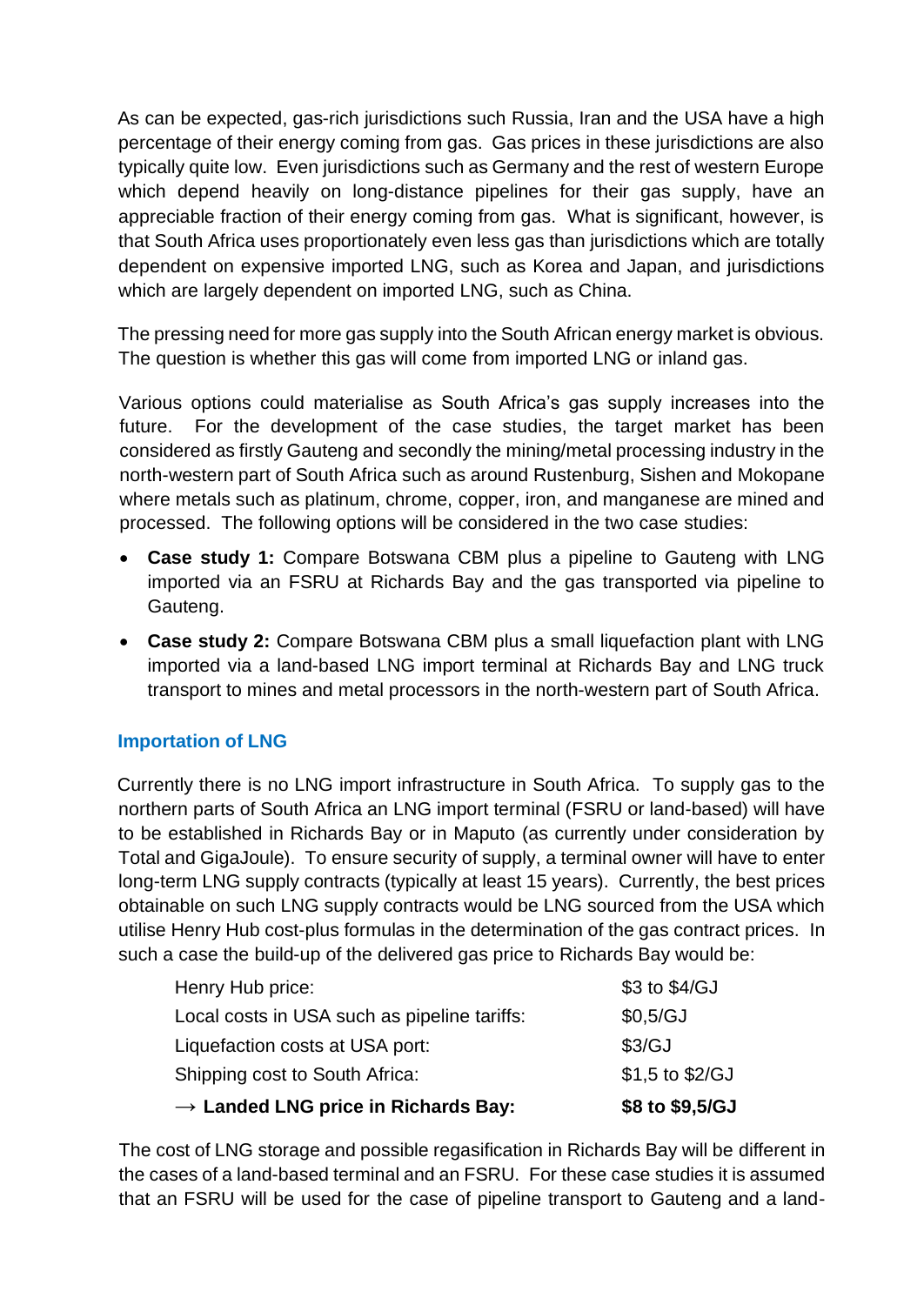based terminal for LNG transport to the mining areas and metal processing facilities. Assuming that enough LNG will be imported to justify the erection of such facilities (3 million tpa of LNG), the cost associated with these facilities would be:

| $\rightarrow$ Total terminal costs for case study 2:           | \$2,5/GJ |
|----------------------------------------------------------------|----------|
| $\rightarrow$ Total terminal costs for case study 1:           | \$1,5/GJ |
| Port and import charges for land-based (case study 2):\$0,7/GJ |          |
| For land-based terminal (case study 2):                        | \$1,8/GJ |
| Port and import charges for FSRU (case study 1):               | \$0,4/GJ |
| For FSRU (case study 1):                                       | \$1,1/GJ |

From the above, the total despatched gas cost/price out of the Richard Bay terminals is then roughly calculated as:

| $\rightarrow$ Gas pipeline inlet cost for case study 1:    | \$9,5 to \$11/GJ  |
|------------------------------------------------------------|-------------------|
| $\rightarrow$ Road tanker LNG inlet cost for case study 2: | \$10,5 to \$12/GJ |

### **Gas production from CBM in Botswana**

Over the past 20 years a substantial amount of work has been done on the exploitation of the coal-bed methane (CBM) resources in Botswana. Enough information is available to make reasonably accurate estimates of the cost of gas production, gas gathering, gas purification, and gas compression. It is roughly estimated that the gas price at wellhead would be between \$5 and \$6/GJ.

In the case of gas that will be transported to Gauteng by pipeline, there is a lower need for purification than for gas prepared for liquefaction. On the other hand, the pipeline would require higher compression of the gas than the liquefaction plant. Roughly, the costs for the two scenarios up to the point of despatch from Botswana, can be calculated as follows.

### **Case study 1:**

|                                      | $\rightarrow$ Total above-ground costs for case study 2: | \$5,5 to \$7/GJ   |
|--------------------------------------|----------------------------------------------------------|-------------------|
| LNG storage:                         |                                                          | $$0,5$ to $$1/GJ$ |
| Liquefaction (for 60 000 tpa plant): |                                                          | \$4 to \$5/GJ     |
| Gas compression:                     |                                                          | \$0,3/GJ          |
| Gas processing/purification:         |                                                          | \$0,5/GJ          |
| Gas gathering:                       |                                                          | \$0,2/GJ          |
| Case study 2:                        |                                                          |                   |
|                                      | $\rightarrow$ Total above-ground costs for case study 1: | \$0,9/GJ          |
| Gas compression:                     |                                                          | \$0,5/GJ          |
| Gas processing/purification:         |                                                          | \$0,2/GJ          |
| Gas gathering:                       |                                                          | \$0,2/GJ          |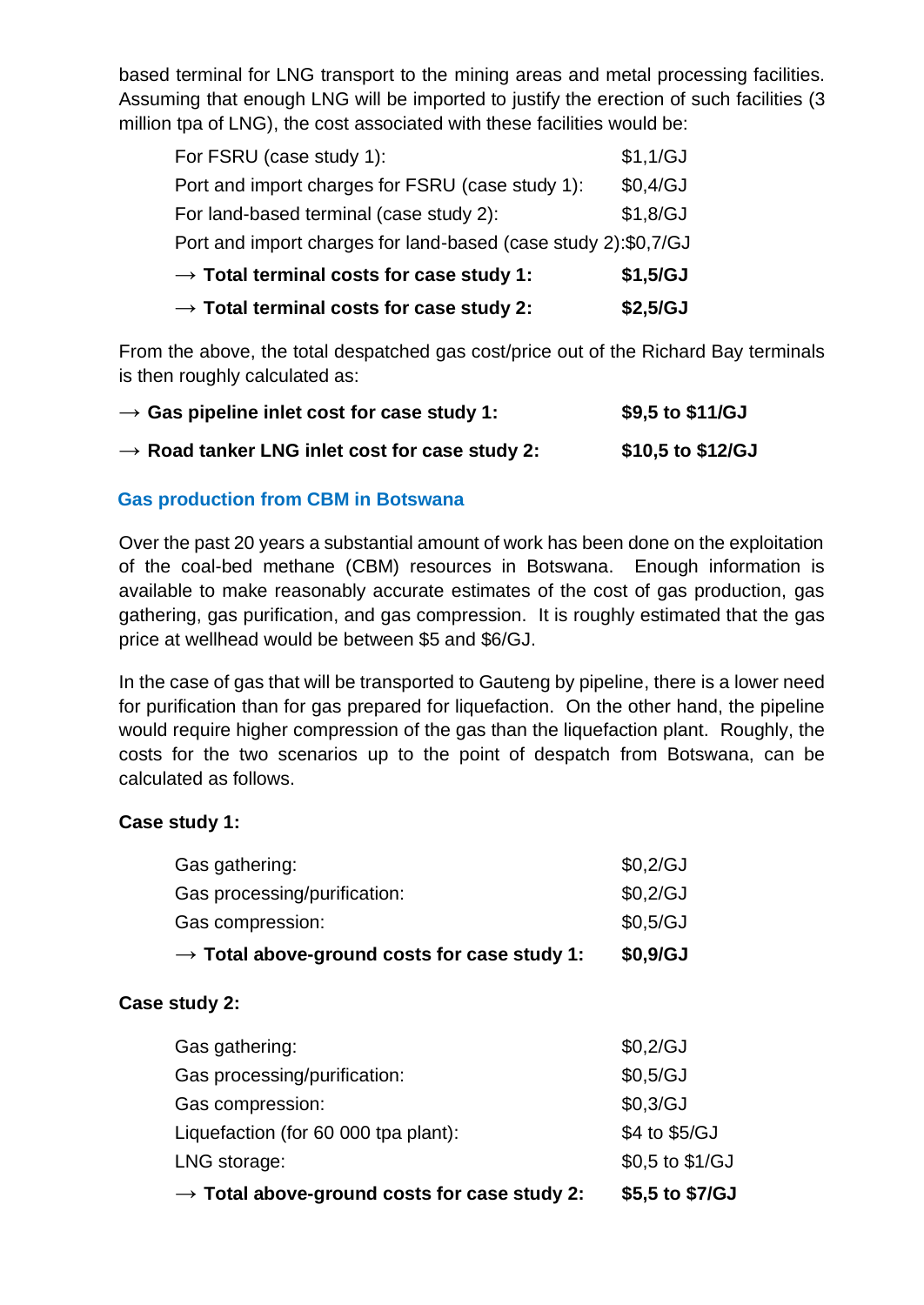Using the stated gas price at wellhead of \$5 to \$6/GJ, the total despatched gas cost/price from the Botswana CBM is then roughly calculated as:

| $\rightarrow$ Gas pipeline inlet cost for case study 1:    | \$5,9 to \$6,9/GJ |
|------------------------------------------------------------|-------------------|
| $\rightarrow$ Road tanker LNG inlet cost for case study 2: | \$10,5 to \$13/GJ |

### **Gas market in South Africa and logistics**

For case study 1, the gas market is assumed to be Gauteng. This market is well served by existing gas pipeline infrastructure and is equidistant from Richards Bay and the Botswana CBM resource. Some pipeline infrastructure is in place between Richards Bay and Gauteng, but at least the Lilly pipeline (from Richards Bay to Secunda) will have to be replaced or expanded substantially. From Botswana to Gauteng, a new pipeline will be required. Such a new pipeline would require a base load of roughly 100 million GJ/a, a volume that should be absorbed easily into the Gauteng market. At these flow rates, the main transmission pipeline tariff would then be:

| For new pipeline from Botswana to Gauteng: | \$1,5/GJ |
|--------------------------------------------|----------|
| For pipeline from Richards Bay to Gauteng: | \$1/GJ   |

For case study 1, the estimated delivered cost/price to bulk customers in Gauteng would then be:

| $\rightarrow$ Imported LNG delivered as gas by pipeline: | \$10,5 to \$12/GJ |
|----------------------------------------------------------|-------------------|
| $\rightarrow$ Botswana CBM delivered by pipeline:        | \$7,4 to \$8,4/GJ |

For case study 2, the market is assumed to be the north-western mining districts of South Africa. Using the mining town of Thabazimbi as the central point of this mining and metal processing district, the road distances are roughly 870 kms from Richards Bay and 520 kms from Botswana CBM. From previous work done on LNG road logistics, the road tariffs then come to:

| Road tariff from Botswana to Thabazimbi:     | \$2/GJ   |
|----------------------------------------------|----------|
| Road tariff from Richards Bay to Thabazimbi: | \$2,8/GJ |

For case study 2, the estimated delivered cost/price to bulk customers in north-western parts of South Africa would then be:

| $\rightarrow$ Imported LNG delivered by road tanker: | \$13,3 to \$14,8/GJ |
|------------------------------------------------------|---------------------|
| $\rightarrow$ Botswana CBM delivered by road tanker: | \$12,5 to \$15/GJ   |

### **Conclusions**

#### **Case study 1:**

Case study 1 compared the supply of Botswana CBM via pipeline to Gauteng with LNG imported from the USA via a floating storage and regasification unit (FSRU) at Richards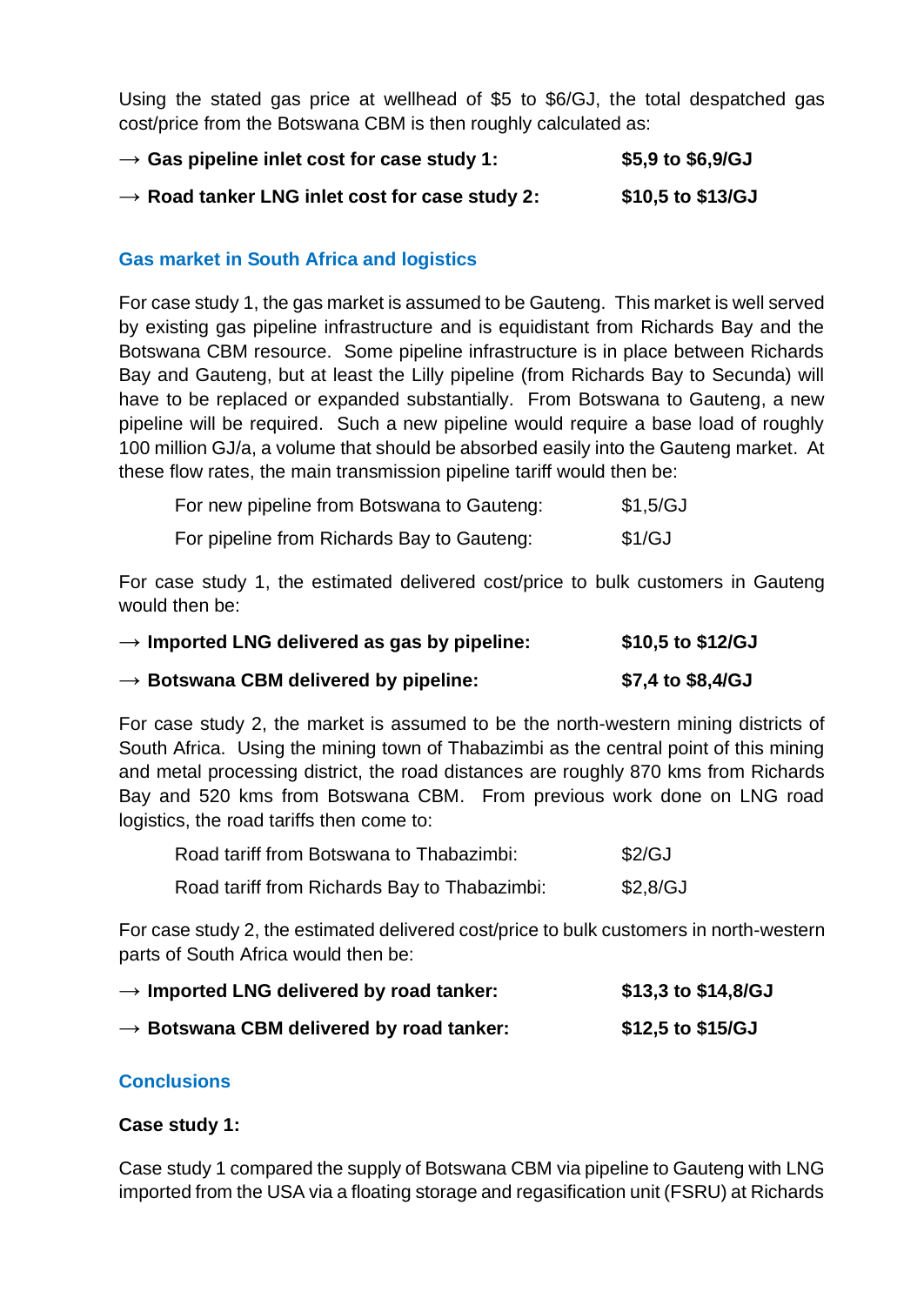

Bay and the gas transported via pipeline to Gauteng. Cumulative cost for both these cases are shown in Figure 2, as calculated from the lowest cost of any price ranges.

**Figure 2: Case study 1 for pipeline gas delivery to customers in Gauteng**

From Figure 2, it is evident that gas delivered by pipeline from Botswana is significantly cheaper than imported LNG delivered by gas pipeline to Gauteng. Despite the inaccuracies inherent to calculations at such a conceptual level, the advantage offered by Botswana CBM is so significant that this conclusion can be drawn with a high level of confidence.

Apart from the cost of the gas to the customer, other considerations that could play a role in the South African situation are as follows:

- The supply of LNG to South Africa would be secure since there are numerous LNG exporters around the world, while there would be concern with the supply of CBM from Botswana where not a single CBM supplier is operational yet. This situation would be mitigated if two or three CBM suppliers out of Botswana are operational.
- The market demand used here of 100 million GJ/a is reasonable in the context of the current inland South African market of 150 million GJ/a and the pent-up demand that can currently not be satisfied. For the pipeline from Botswana, this is even slightly more than the minimum amount to keep the pipeline economics reasonable, and the pipeline flow could even be reduced to 70 to 80 million GJ/a without having a major impact on the pipeline tariff. On the other hand, 100 million GJ/a is a bit low to justify an FSRU and a demand of 150 million GJ/a would be more sensible for the FSRU economics. Finding this market for an FSRU would pose a challenge since the gas price would be substantially higher than the current gas price in South Africa (and substantially higher than what could be delivered by pipeline from Botswana).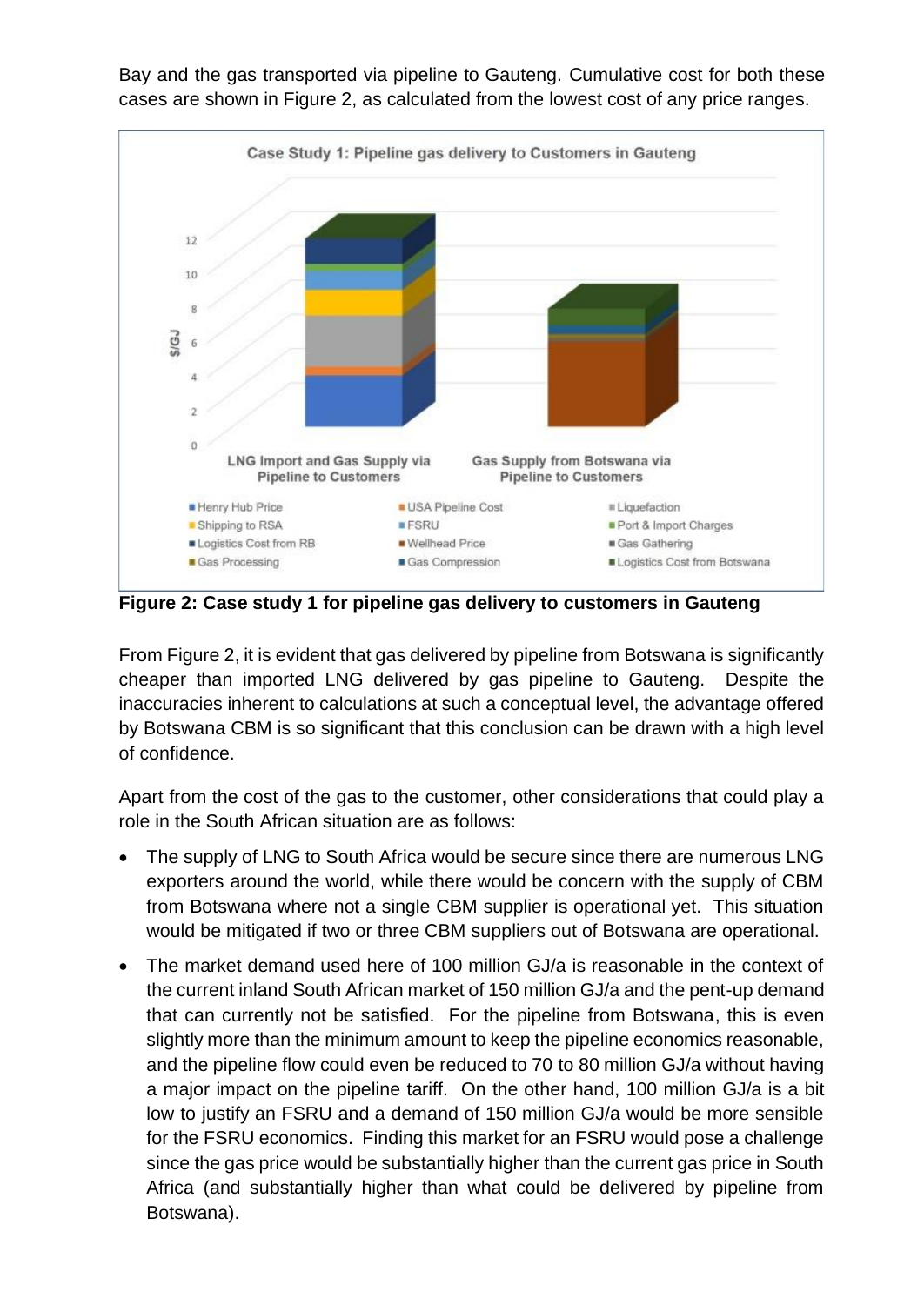- As far as capital is concerned, it is difficult to compare like with like. If only considering the dedicated new logistics infrastructure required, then it appears as if the LNG import option carries a much higher capital cost with an FSRU costing \$400 to \$500 million, 4 dedicated LNG tankers \$1 billion (at \$250 million each) and the debottlenecking/expansion of the Lilly pipeline probably coming at about \$600 to \$700 million; thus, a total of \$2,0 to \$2,2 billion. Just considering the CBM gathering, processing and pipeline to Gauteng would probably cost in the order of \$1,0 to \$1,2 billion. However, the question is if one should also consider the capital of the CBM development. A rough estimate of CBM development to deliver 100 million GJ/a is \$1,8 to \$2,5 billion. Should one take this CBM development capital into account, the question is whether one should then also take a proportional part of the capital for shale gas development in the USA and a proportional part of the capital on the liquefaction facility in the USA.
- In terms of schedule, the two options are probably comparable, with either taking anywhere from 4 to 6 years to develop after the conclusion of the prefeasibility study. In the case of Botswana, it would probably be advisable to develop CBM on smaller scale first for power generation and/or LNG delivery, before embarking on a big pipeline project.

### **Case study 2:**

Case study 2 compared the supply of LNG from Botswana CBM with LNG imported from the USA via a land-based LNG import terminal at Richards Bay and LNG truck transport to mines and metal processors in the north-western part of South Africa. Cumulative cost for both these cases are shown in Figure 3, as calculated from the lowest cost of any price ranges.



**Figure 3: Case study 2 for LNG delivery to customers in north-west of SA**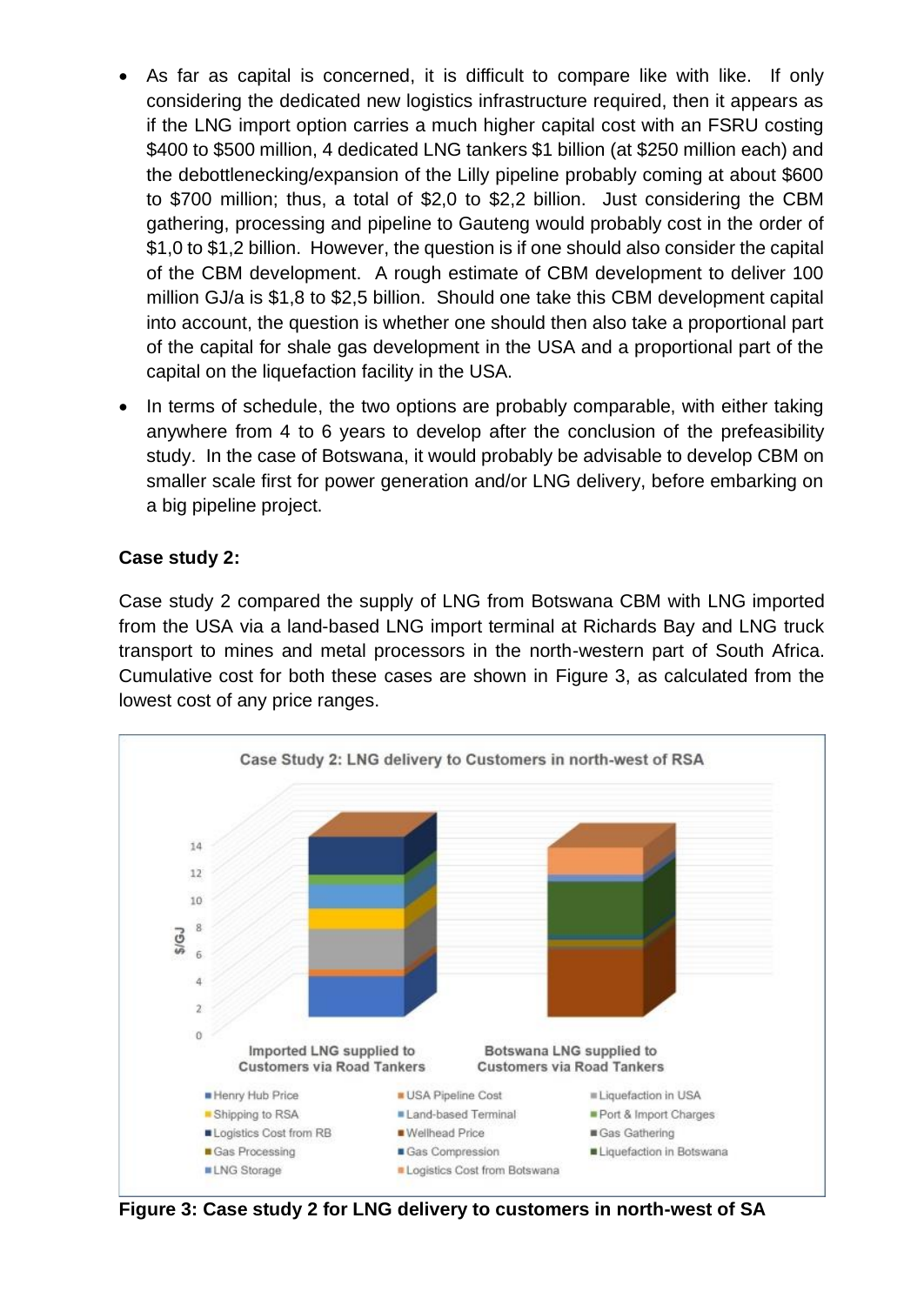Within the accuracy of the numbers developed in the earlier paragraphs, it can only be stated that LNG produced from CBM in Botswana and a slipstream of LNG from a landbased import terminal at Richards Bay would be delivered to customers in the northwestern regions of South Africa at similar prices. Other considerations will probably be the determining factor on which of these LNG options materialise first.

Some of these other considerations are as follows:

- The biggest uncertainty in this analysis is probably whether a land-based LNG import terminal will be erected in Richards Bay (or Maputo). The negative experience of jurisdictions such as the USA and Egypt where large amounts of money was lost in investments in LNG import terminals, will weigh heavily on the minds of investors and financiers, especially considering the many potential sources of local gas in the region, such as CBM in Botswana, Limpopo, Mpumalanga, Zimbabwe and Mozambique, conventional gas off the southern Cape coast, from the Rovuma basin in Mozambique, the Invictus gas field in Zimbabwe, and shale gas in the Karoo. A small offtake of 60 000 tpa for supply to customers in the north-west of the country is not going to impact the decision on a 2 to 3 million tpa import facility.
- The capital required for a LNG facility on Botswana CBM is significant, but pales in comparison to the \$750 million capital required for a land-based LNG import terminal. A prior prefeasibility study done by OTC and GasConsult indicated the capital for a 60 000 tpa LNG facility on CBM in Botswana as \$100 million (plus another \$55 to \$72 million for field development). Since the target market is further from Richards Bay than from Botswana CBM the imported LNG will also require more road tanker rigs to move the product to the customers than would be the case for Botswana LNG.
- A Botswana LNG project could be completed within 3 years compared to the 5 years or longer for a land-based LNG import terminal.
- A Botswana LNG plant could be a modularised containerised unit which would make it much more flexible than a land-based LNG import terminal in the case that the market disappears or the source of gas declines.
- The delivered LNG price of \$12,5 to \$15/GJ limits the applications where this gas would be competitive. It is probably only diesel and LPG markets that could be targeted successfully. Since it is only 60 000 tpa of LNG under consideration here, it should be possible to place it comfortably in diesel applications such as power generation on remote mines, yellow machinery, and mining trucks at mines, and even possibly in normal road transport applications. One large mine or a couple of smaller mines could absorb this total volume. It might even be possible to place the total capacity of the first LNG unit within Botswana itself.
- The one negative of the first Botswana LNG project would be reliability of supply. Customers would be uncomfortable about relying on one single supply source and this will need to be addressed.